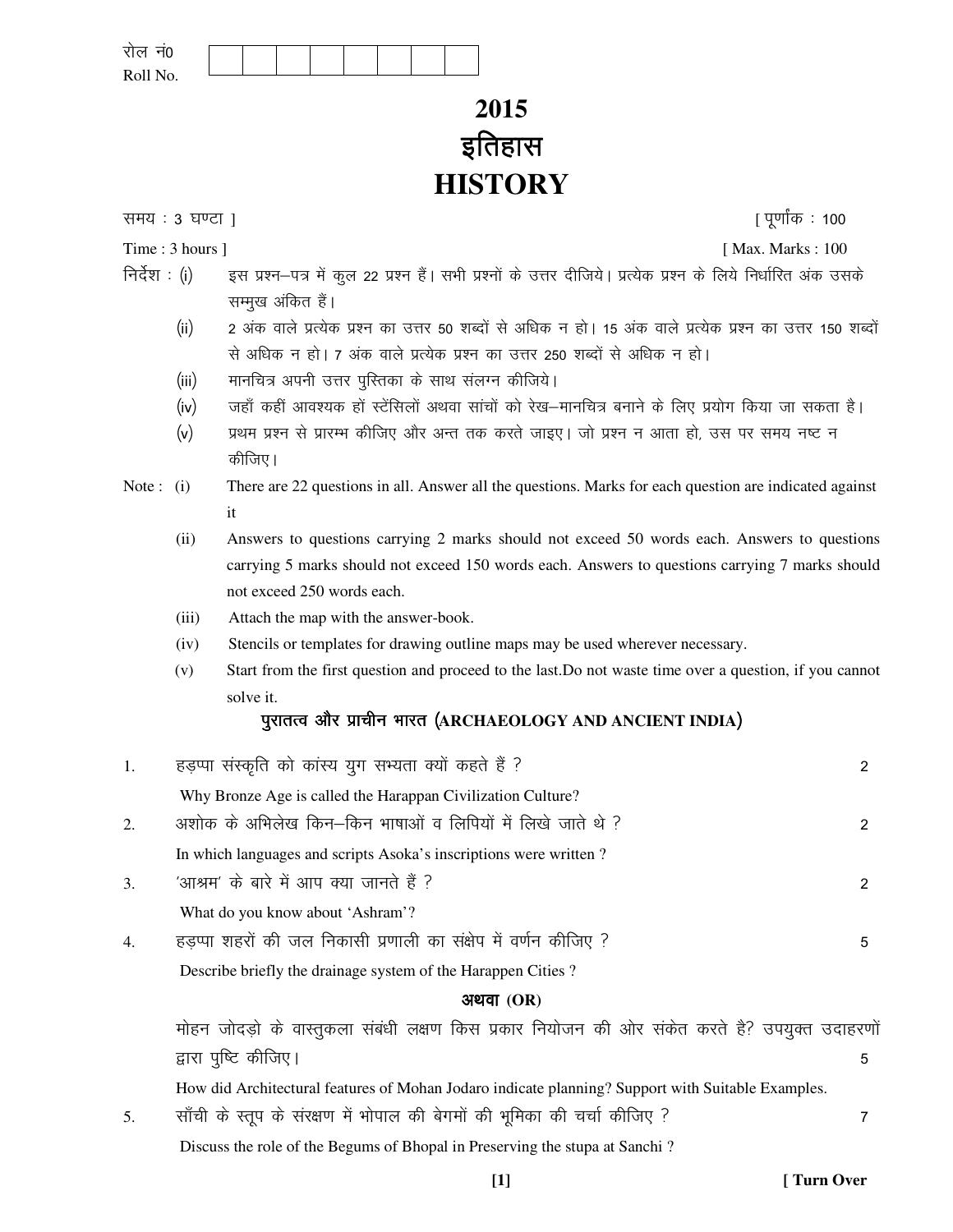|     | अथवा $(OR)$                                                                                               |                |  |  |  |
|-----|-----------------------------------------------------------------------------------------------------------|----------------|--|--|--|
|     | बौद्ध धर्म और जैन धर्म की शिक्षाओं में अन्तर स्पष्ट कीजिए।                                                | 7              |  |  |  |
|     | Differentiate in the teaching of Buddhism and Jainism.                                                    |                |  |  |  |
| 6.  | मौर्य साम्राज्य के इतिहास की रचना के लिए प्रयुक्त स्रोतों का वर्णन कीजिए।                                 | 7              |  |  |  |
|     | Describe the Sources used to construct the history of Mauryan Empire.                                     |                |  |  |  |
|     | अथवा $(OR)$                                                                                               |                |  |  |  |
|     | अशोक के धम्म (धर्म) के विषय में आप क्या जानते हैं ?                                                       | $\overline{7}$ |  |  |  |
|     | What do you know about the religion of Ashok?                                                             |                |  |  |  |
|     | मध्यकालीन भारत (MEDIEVAL INDIA)                                                                           |                |  |  |  |
| 7.  | किताब–उल–हिन्द पर एक संक्षिप्त लेख लिखिए।                                                                 | 2              |  |  |  |
|     | Write a short note on the Kitab-ul-Hind.                                                                  |                |  |  |  |
| 8.  | विजयनगर की भौगोलिक स्थिति की किन्हीं दो विशेषताओं का उल्लेख कीजिय।                                        | 2              |  |  |  |
|     | Mention any two features about the locations of the city of Vijayanagar.                                  |                |  |  |  |
| 9.  | बे शरिया और बा शरिया सूफी परम्परा के बीच एकरूपता और अन्तर दोनों को स्पष्ट कीजिये।                         | 2              |  |  |  |
|     | What were the Similarities and differences between the be sharia and ba sharia safi tradi Hons?           |                |  |  |  |
| 10. | हम्पी के भग्नावशेष किस प्रकार और कब प्रकाश में लाए गये? संक्षेप में स्पष्ट कीजिये।                        | 5              |  |  |  |
|     | How and when were the ruins of Hampi brought to light? Explain briefly.                                   |                |  |  |  |
|     | अथवा $(OR)$                                                                                               |                |  |  |  |
|     | विजयनगर की जल आवश्यकताओं को किस प्रकार पूरा किया जाता था ?                                                | 5              |  |  |  |
|     | How were the water requirements of Vijayanagar?                                                           |                |  |  |  |
| 11. | अकबर के शासनकाल में भूमि के वर्गीकरण का संक्षेप में उल्लेख करो।                                           | 5              |  |  |  |
|     | Classification of land during the Akbar reigan Explain briefly.                                           |                |  |  |  |
|     | अथवा $(OR)$                                                                                               |                |  |  |  |
|     | सोलहवी और सत्रहवी सदी में जंगलवासियो की जिंदगी किस तरह बदल गई ?                                           |                |  |  |  |
|     | How were the lines of forest dwellers transformed in the Sixteenth and Seventeenth Centuries?             |                |  |  |  |
| 12. | मुगल साम्राज्य में शाही परिवार की स्त्रियों द्वारा निभाई गई भूमिका का मूल्यांकन कीजिये।                   | 7              |  |  |  |
|     | Access the role played by women of the imperial horse hold in the Mughal Empire.                          |                |  |  |  |
|     | अथवा $(OR)$                                                                                               |                |  |  |  |
|     | मुगल प्रांतीय प्रशासन के मुख्य अभिलक्षणों की चर्चा कीजिये। केन्द्र किस तरह से प्रांतो पर नियंत्रण         |                |  |  |  |
|     | रखता है ?                                                                                                 | $\overline{7}$ |  |  |  |
|     | Discuss the major features of mughal provincial administration. How did the Centre Control the Provinces? |                |  |  |  |
| 13. | इब्नबतूता द्वारा दास प्रथा के सम्बन्ध में दिये गये साक्ष्यों का विवेचन कीजिये।                            | 7              |  |  |  |
|     | Analyse the Evidence for Slavery Provided by Ibn-Battuta?                                                 |                |  |  |  |
|     | अथवा $(OR)$                                                                                               |                |  |  |  |
|     | सती प्रथा के कौन से तत्वों ने वर्नियर का ध्यान अपनी ओर खींचा।                                             | $\overline{7}$ |  |  |  |

What were the Elements of Practice of sati that drew the attention of Berneir ?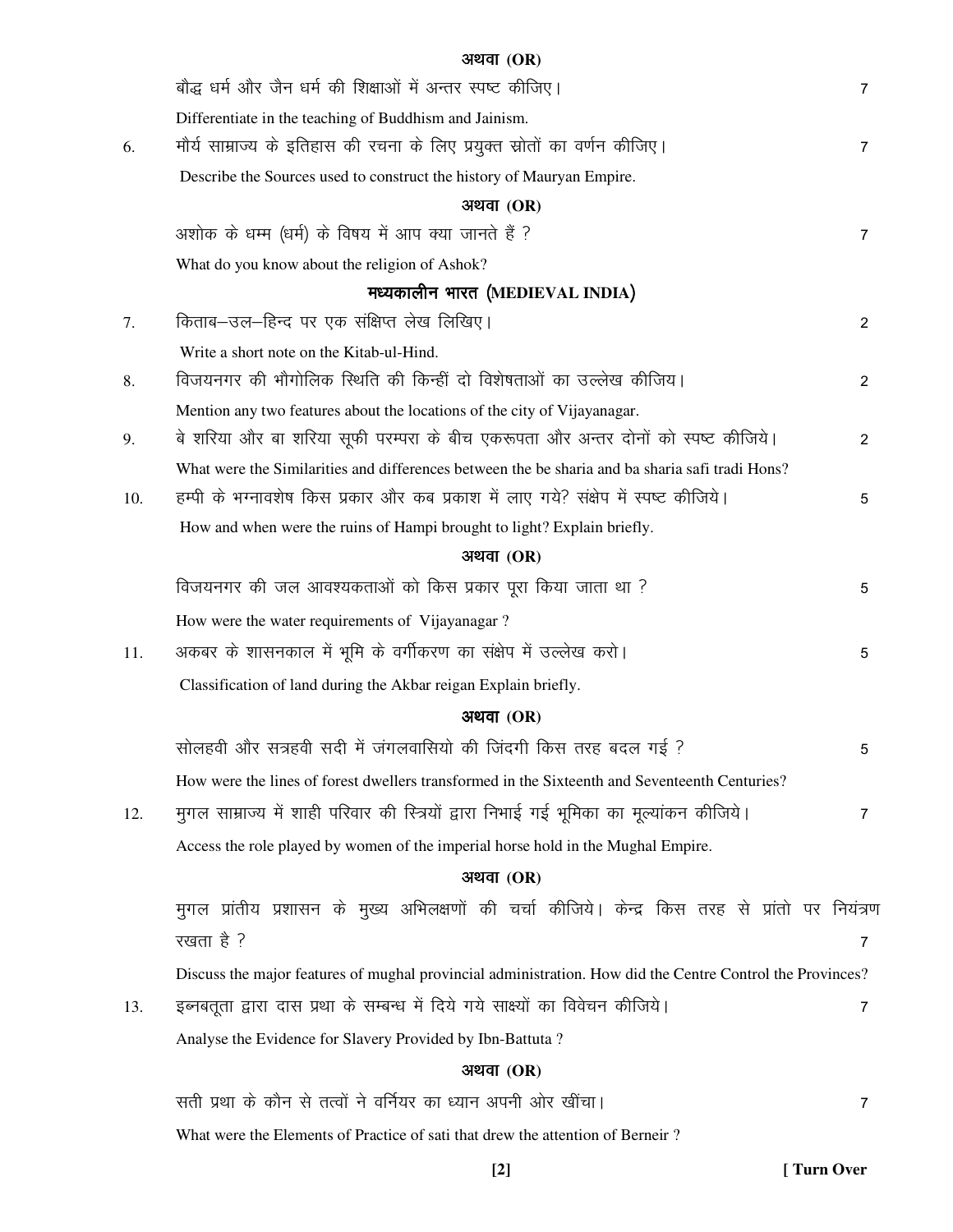# $\varphi$  अाधुनिक भारत (MODERN INDIA)

- 14. *Hkw&jkTkLo ds LikbZ cUnk scLr ¼bLrejkjh cUnk scLr½ dk caxky l s ckgj vU; fdlh {ks= esa D;k sa ykxw ugh a fd;k x;k \ nks dkj.k crkb;sA 1\$1¾2*  Why was the Permanent Settlement of land revenue rarely extended to any region beyond Bengal? Give two reasons.
- 15. व्हाइट टाउन के सैंट जार्ज किले की जहाँ अधिकांश यूरोपीय रहते थे, दो विशेषताओं का उल्लेख कीजिय। 2 Mention two features of the fort St. George Of white town. Where most the Europeans lived.
- 16. कानपुर और जमशेदपुर सही अर्थो में ''औद्योगिक शहर'' क्यों माने जाते थे ? कोई दो कारण लिखिये। 2 Why were Kanpur and Jamshedpur known as proper "Industrial Cities" ? Give any two reasons.
- 17. राजमहल की पहाडियों में रहने वाले पहाडिया लोगों को पहाडियों में भीतर की ओर चले जाने को क्यों मजबुर *fd;k x;k \ budk muds thou ij D;k izHkko iM+k \ Li'V djk sA 5*  Why were the Paharias, living in the Rajmahal hills forced to with draw deeper into the hills? How was their life affected? Explain.

# $\partial P$ *x* and *(OR)*

*l aFkkyks us fczfV"k "kklu ds fo:) fonzk sg D;k sa fd;k \ 5*  Why Santhals have Protested against British rule ?

18. अत्याधिक राजस्व की माँग व भू संपदा की संभावित नीलामी से बचने के लिये बंगाल के जमीदारों द्वारा *viukbZ xbZ nks j.k uhfr;ksa dh O;k[;k dhft;sA 5*  Explain two Strategies devised by the Zamindars of Bengal to survive the pressures of high revenue demand and auction of their lands.

#### *vFkok* **(OR)**

1857 के दौरान ब्रिटिश सरकार ने अवध के ताल्लुक दारो की किस प्रकार सत्ता छीनी? उदाहरण सहित स्पष्ट *dhft;sA 5* 

How did British dispossess Talugdars of Awadh during 1857? Explain with examples.

19. भारत में अठारवीं शताब्दी के दौरान शहरी केन्द्रों के इतिहास विशेष रूप से व्यापार तंत्र में आये परिवर्तनों की *O;k[;k dhft; sA 5* 

Explain the changes reflected in the history of urban centres in India during the  $18<sup>th</sup>$  Century with special reference of network of trade.

### *vFkok* **(OR)**

*^^19oh a lnh esa vk Sifuosf"kd "kgjk sa us vk Sjrk sa ds fy;s u, volj iznku fd;sA\*\* dksbZ nk s mnkgj.k nhft,A 5*  "The colonial cities provided new opportunities for women during the 19<sup>th</sup> century." Give two examples.

20. कांग्रेस ने मुस्लिम लीग का संयुक्त सरकार बनाने का प्रस्ताव क्यों अस्वीकार कर दिया ? व्याख्या कीजिये। 7 Why did the Congress reject the offer of the Muslim League to form a joint Government? Explain.

### $3$ थवा (OR)

*^^jk'Vªokn ds bfrgkl esa izk;% xk¡/kh th dk s jk'Vªfuek Z.k ds lkFk tk sM+dj ns[kk tkrk gSA\*\* Lora=rk laxzke esa mudh Hk wfedk dk o.k Zu dhft; sA 7* 

"In the history of nationalism Gandhi ji is often identified with the making of nation". Describe his role in the freedom Struggle of India.